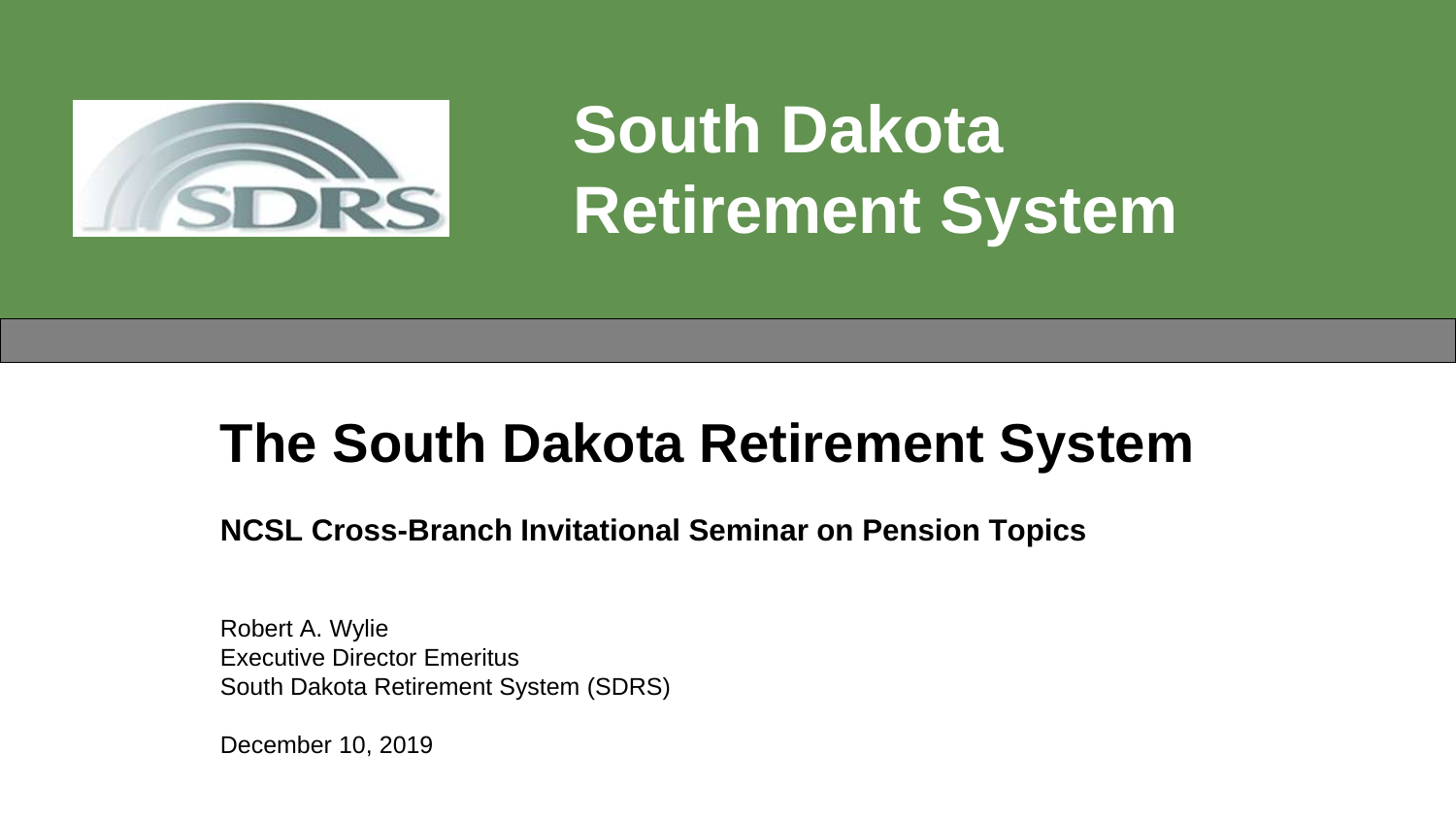

# **SDRS Objectives**

- Objectives:
	- Manage the plan with fixed contributions
	- Provide appropriate and adequate benefits
	- Fully funded
- Objectives achieved by following:
	- A disciplined approach to plan management
	- Best practices in benefit design, funding, disclosure, and risk measurement and management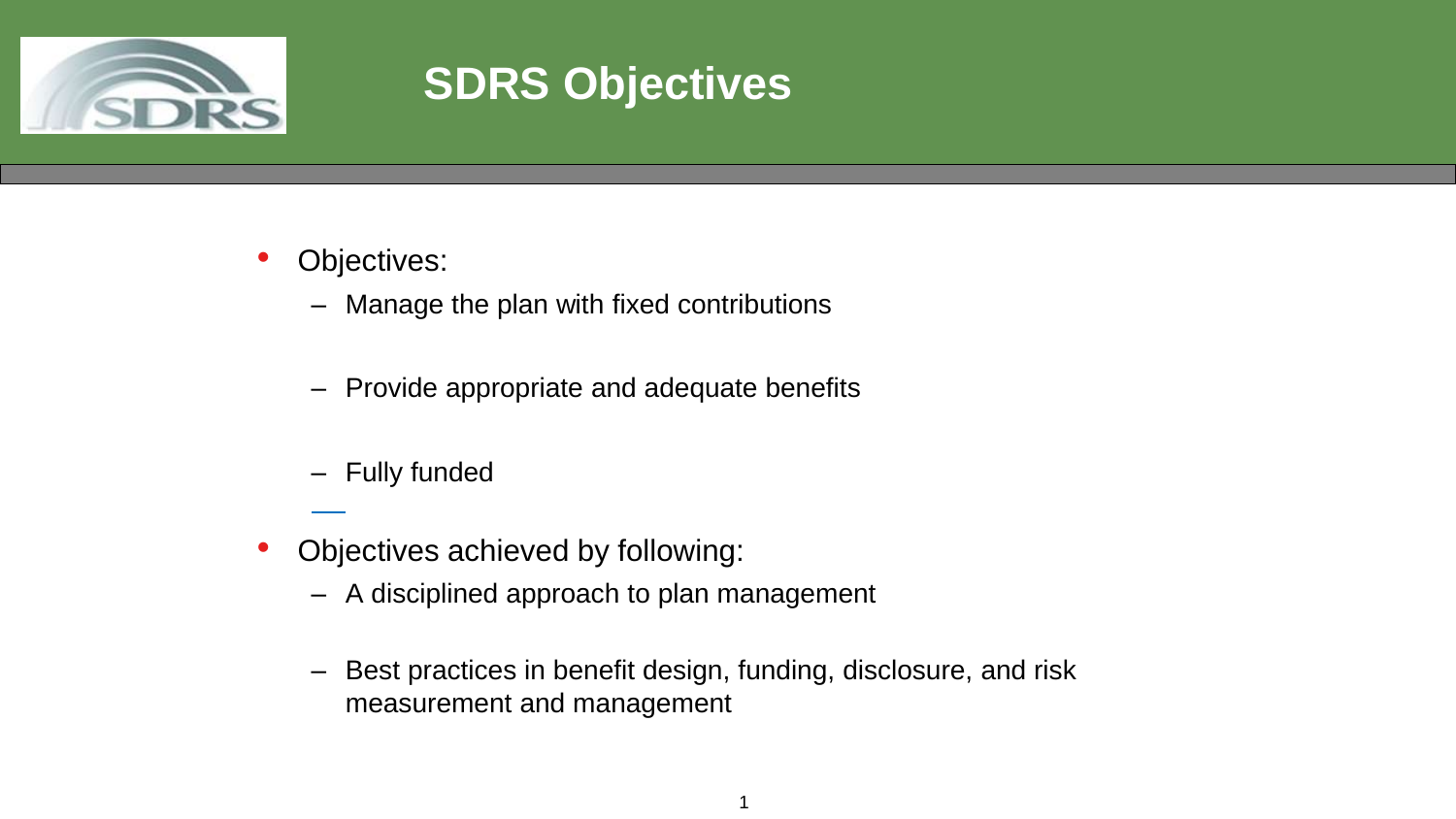

## **Elements Essential to Meeting Objectives**

- **Variable features** that adjust benefits to changing market conditions and plan experience
- **Funding thresholds** that require immediate actions
- Effective and responsible **governance**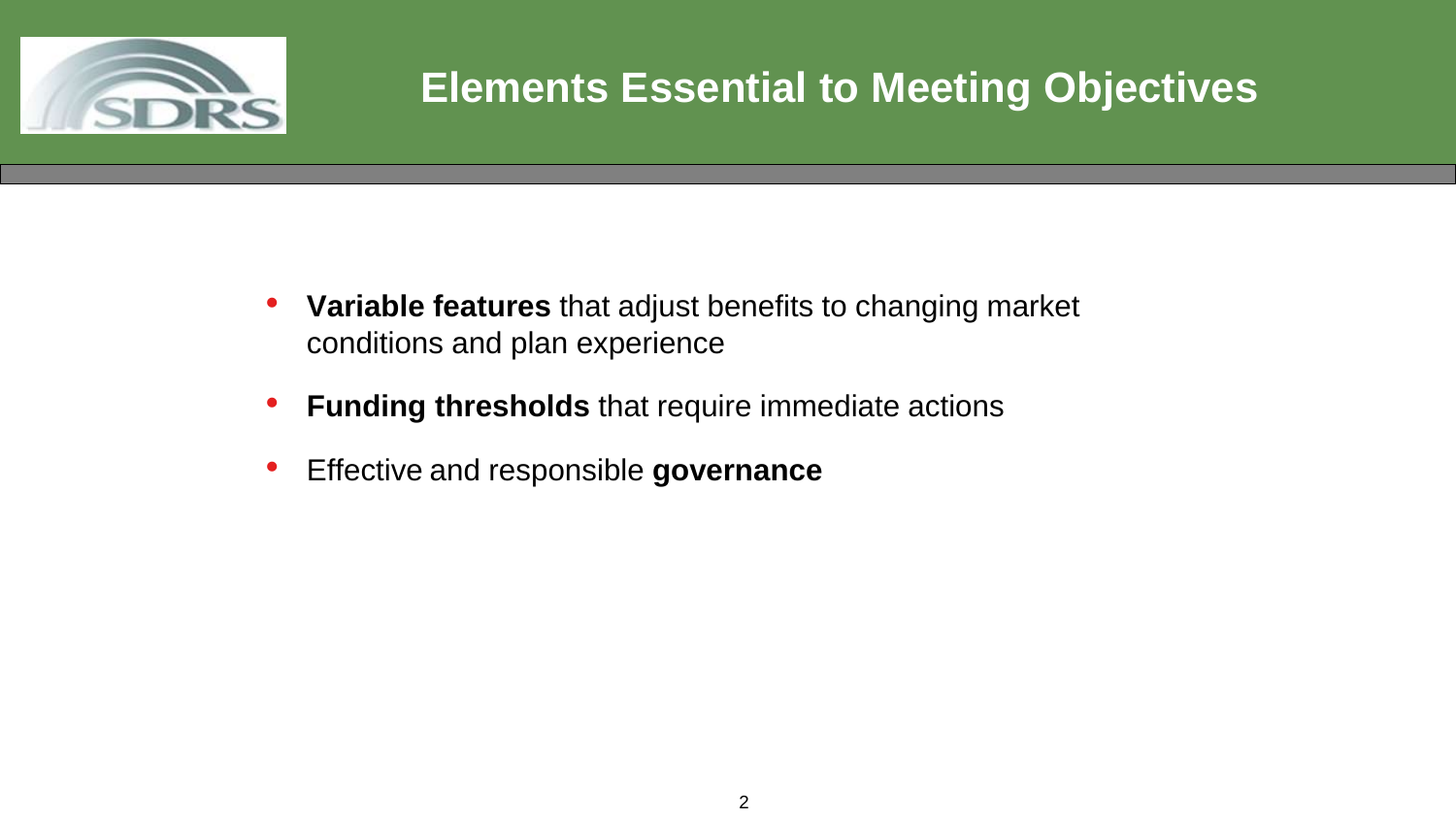

#### **Our Scorecard**

- A fixed budget for retirement benefits, automatically adjusting benefits, and specific minimum funding measures
- Benefits meet specific income replacement adequacy objectives
- Risk quantified and action plan developed for additional actions when and if needed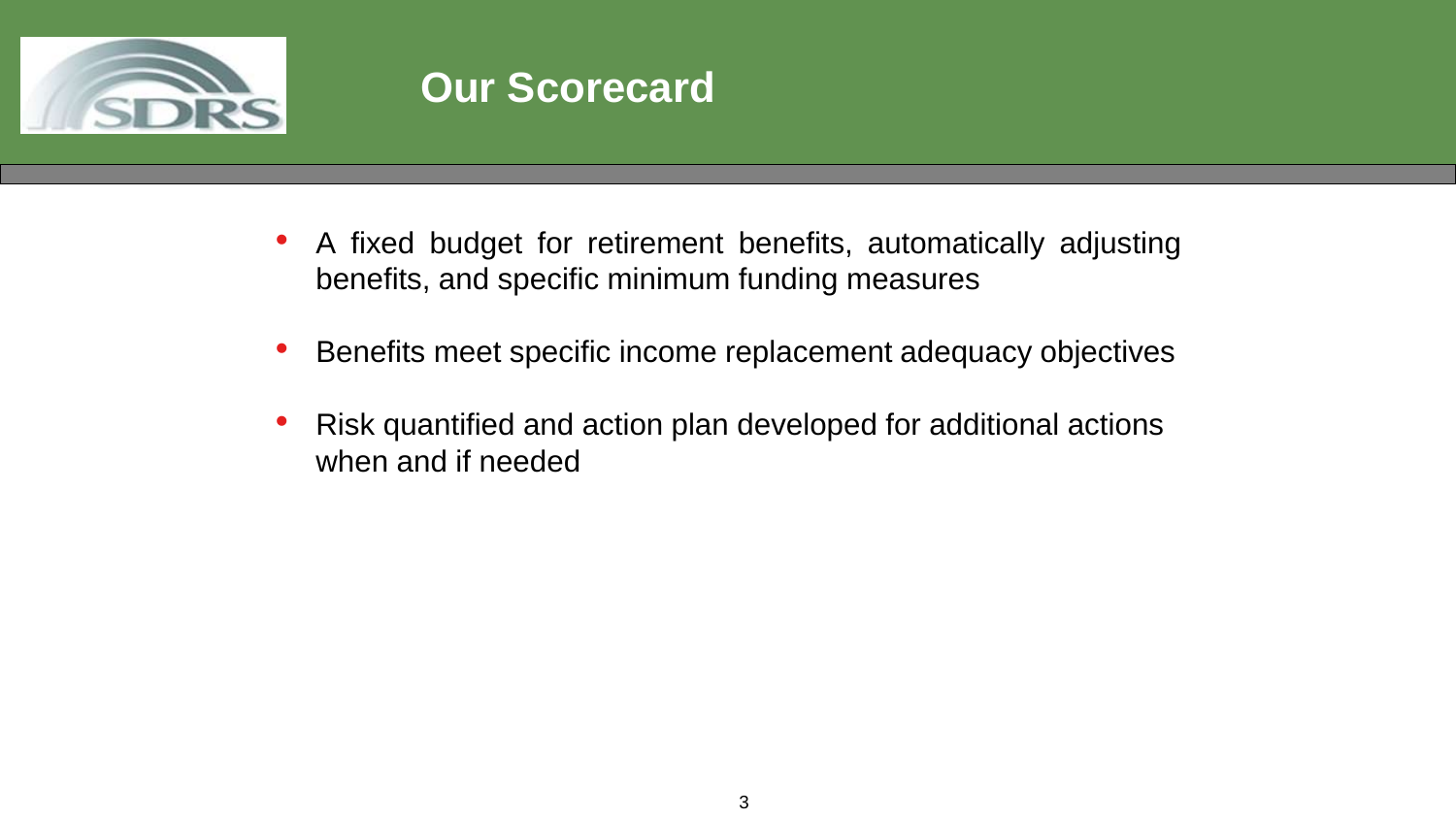

# **Additional Thoughts**

- Fixed contributions are a prudent financial decision
- SDRS has been managed and has evolved based on this funding discipline
- Additional risk measures must be developed and communicated to provide transparent disclosure of the likelihood of meeting the funding policies and benefit goals of SDRS
- Consider equitable benefits for shorter-service members possibilities include refunding a portion of employer contributions and indexing deferred benefits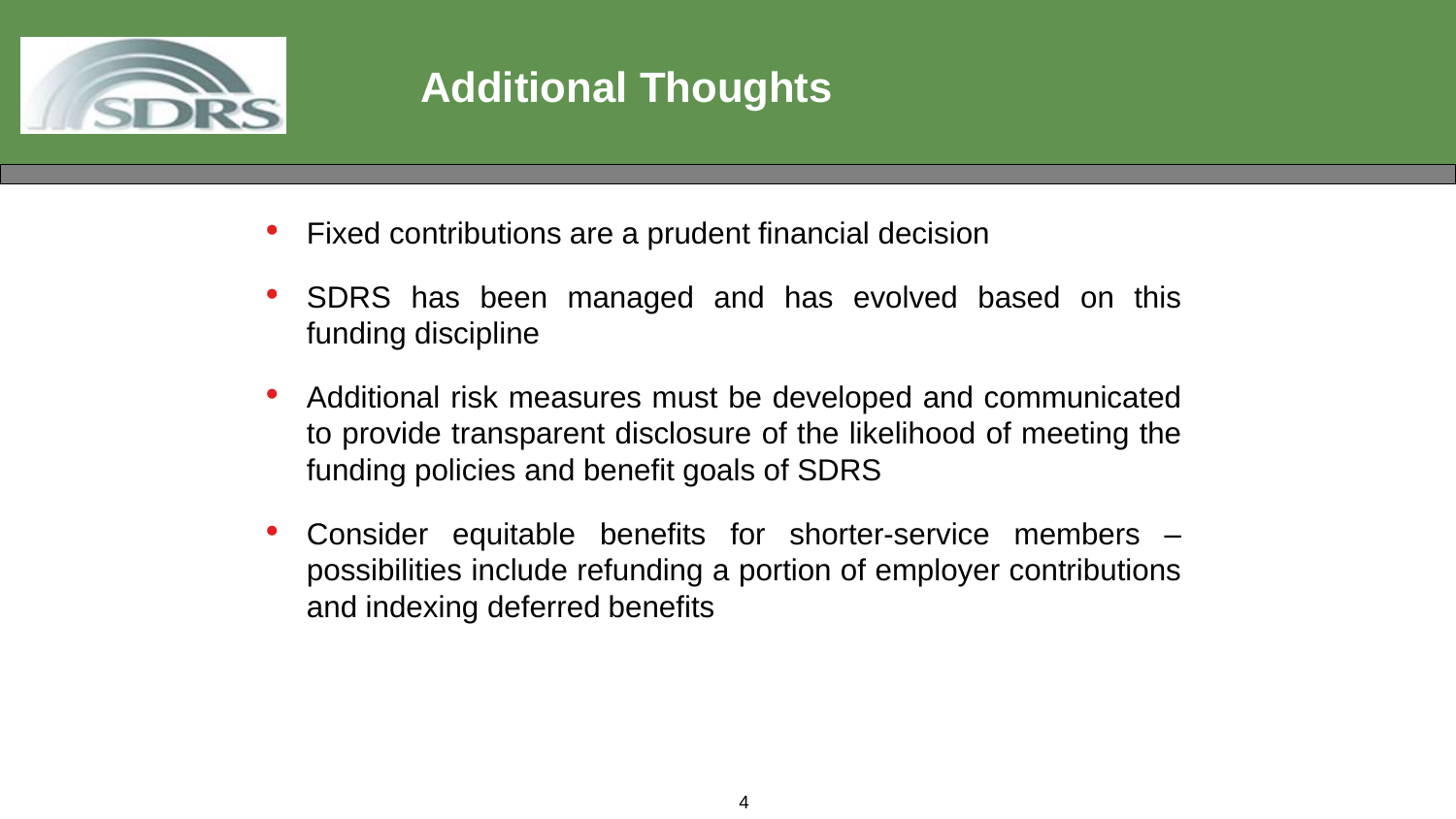

### **Projected Future COLA Ranges: 2021 Benchmark Asset Allocation Statistics**



- Ignoring FY20 returns to date, the likelihoods for July 2021 COLA ranges, which are primarily driven by FY20 investment returns, are:
	- 19% likelihood that a 0.5% COLA will be payable and additional Corrective Action recommendations will be required
	- 41% likelihood that the COLA will have a restricted maximum (CPI-W between 0.5% and the restricted maximum)
	- 40% likelihood that the COLA will be CPI-W between 0.5% and 3.5%, with a 5% likelihood of considering benefit improvements

\* Before consideration of liability gains/losses. Likelihoods based on SDIC 2019 **benchmark** asset allocation investment portfolio statistics (mean = 6.29%, standard deviation = 15.4%).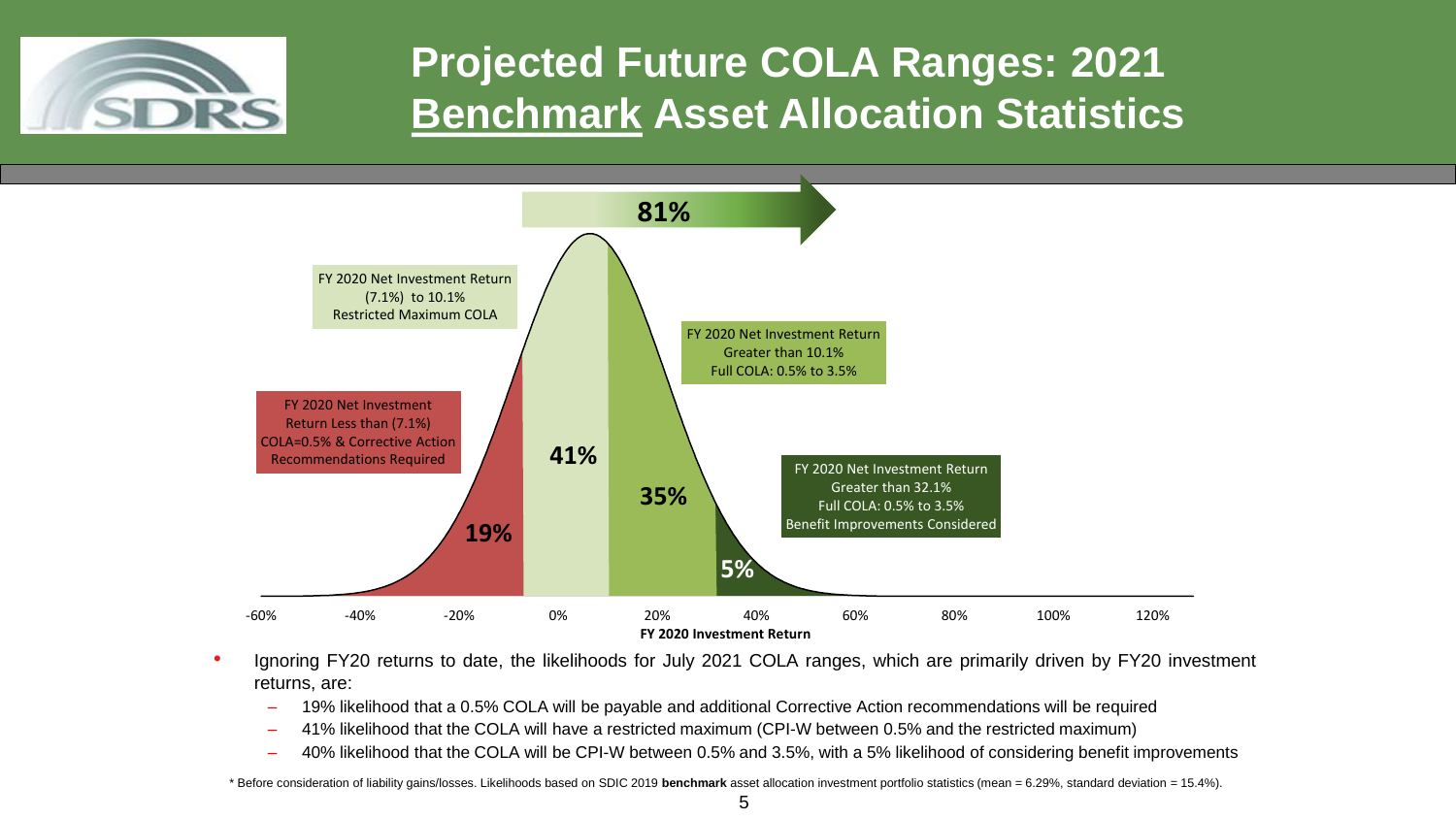

#### **SDRS Board of Trustees' Funding and System Management Policies**

#### Managing SDRS based on Fixed, Statutory Contributions

|                                     | <b>FUNDING</b><br><b>OBJECTIVES</b>                                                                                                                                                                                                                                                                                             |                                                  | <b>CONSIDERATION OF</b><br><b>BENEFIT IMPROVEMENTS</b>                                                                                                                                                                                                                                                                                                                                                                                                                                                                                                                                                                                                                                                            |                                     | <b>REQUIRED</b><br><b>CORRECTIVE ACTION</b><br><b>RECOMMENDATIONS</b>                                                                                                                                                                                                                                                                                                                                                                                                                                                                            |
|-------------------------------------|---------------------------------------------------------------------------------------------------------------------------------------------------------------------------------------------------------------------------------------------------------------------------------------------------------------------------------|--------------------------------------------------|-------------------------------------------------------------------------------------------------------------------------------------------------------------------------------------------------------------------------------------------------------------------------------------------------------------------------------------------------------------------------------------------------------------------------------------------------------------------------------------------------------------------------------------------------------------------------------------------------------------------------------------------------------------------------------------------------------------------|-------------------------------------|--------------------------------------------------------------------------------------------------------------------------------------------------------------------------------------------------------------------------------------------------------------------------------------------------------------------------------------------------------------------------------------------------------------------------------------------------------------------------------------------------------------------------------------------------|
| $\bullet$<br>$\bullet$<br>$\bullet$ | A Fair Value Funded Ratio (Fair Value<br>of Assets $\div$ Actuarial Accrued<br>Liability*) of 100% or more<br>A fully funded system with no<br>Unfunded Liabilities under the Entry<br>Age Normal Cost method<br>Actuarially determined benefits that<br>are variable and can be supported by<br>fixed, statutory contributions | $\bullet$<br>$\bullet$<br>$\bullet$<br>$\bullet$ | A Fair Value Funded Ratio of over 120%<br>is required before considering benefit<br>improvement recommendations<br>The cost to fully fund the recommended<br>benefit improvement is also limited to<br>the net accumulated actuarial<br>investment gains and losses, with gains<br>recognized over a five-year period and<br>losses recognized immediately<br>After fully funding the cost of the benefit<br>improvement, the Fair Value Funded<br>Ratio must be at least 120% and all<br>funding objectives must continue to be<br>met<br>Proposed benefit improvement must be<br>consistent with both the Board's long-<br>term benefit goals and sound public<br>policy with regard to retirement<br>practices | $\bullet$<br>$\bullet$<br>$\bullet$ | The annual report to Governor and<br>Retirement Laws Committee will<br>include corrective action<br>recommendations if SDRS does not<br>meet both of the following conditions:<br>Fixed, statutory contributions<br>sufficient to meet or exceed the<br>minimum actuarial requirement to<br>support benefits, and<br>Fair Value Funded Ratio of 100% or<br>more<br>The report shall include<br>recommendations for the circumstances<br>and timing for any corrective action,<br>including benefit changes, to improve the<br>funding conditions |
|                                     |                                                                                                                                                                                                                                                                                                                                 |                                                  | 6                                                                                                                                                                                                                                                                                                                                                                                                                                                                                                                                                                                                                                                                                                                 |                                     |                                                                                                                                                                                                                                                                                                                                                                                                                                                                                                                                                  |